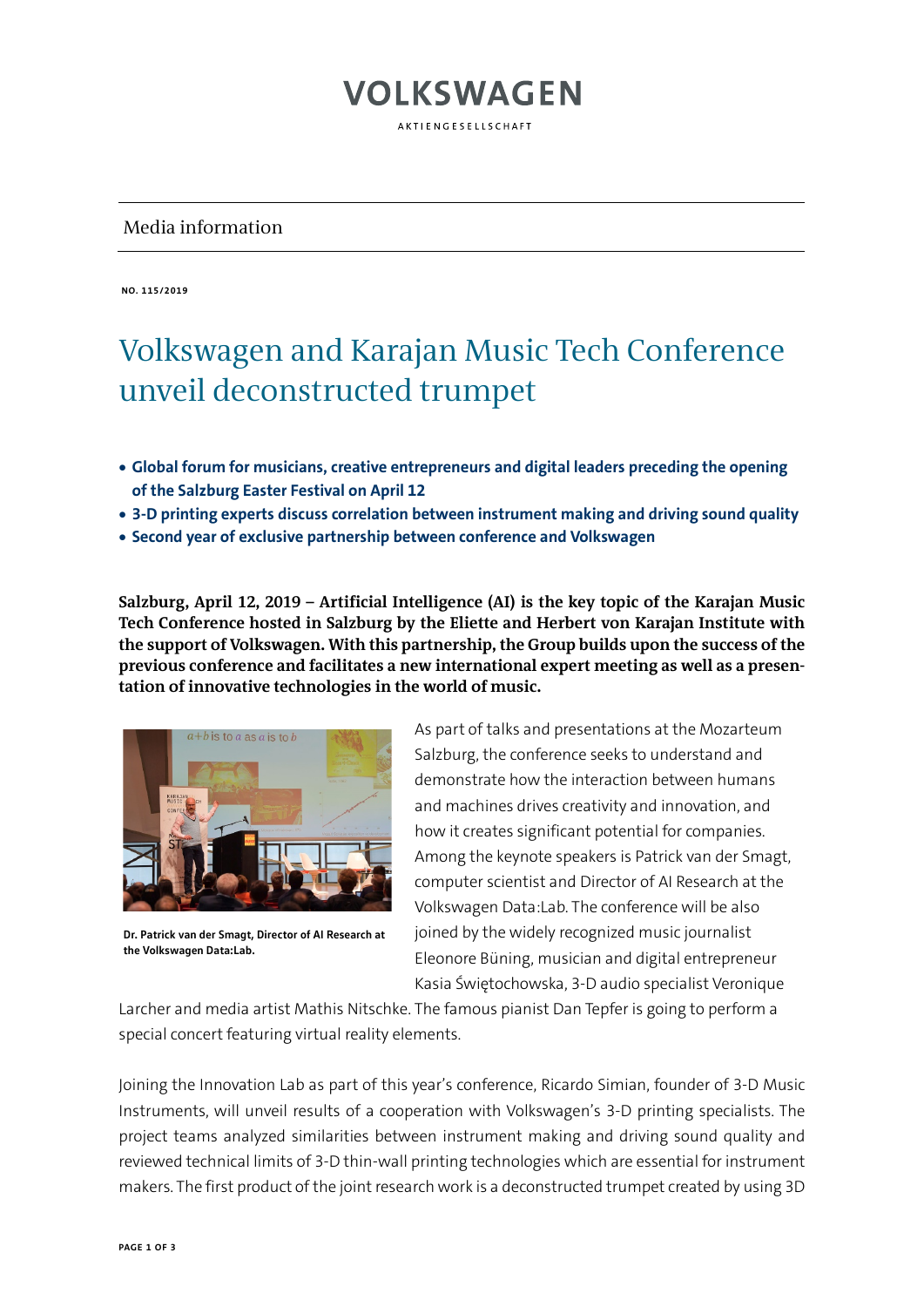# **VOLKSWAGEN**

AKTIFNGFSFLISCHAFT

printing technology and designed for test purposes with a completely new exterior by keeping its original sound characteristic.

"For several years now, we have been working together with Volkswagen and we are delighted that this partnership is being continued this year. We both are inspired by the ongoing exchange of ideas focusing on future and innovation, and we are sincerely pleased that these efforts fill Karajan's passion for the next step in classical music with new life", says Matthias Röder, Managing Director of the Eliette and Herbert von Karajan Institute.

Patrick van der Smagt explains: "Combining machine learning and creativity is important, as it allows us to improve our understanding. The relevance of advanced techniques and technologies is beyond the role they play for smart assistants. We still have to learn what creativity means and how we can use it for our methods."

The Eliette and Herbert von Karajan Institute has organized the Karajan Music Tech Conference since 2017, and in 2018, Volkswagen supported the conference in Salzburg and an associated expert event in Beijing. Working in the tradition of Herbert von Karajan, the iconic conductor who also founded the Salzburg Easter Festival in 1967, the institute promotes pioneering initiatives that combine education and networking with classical music.

Volkswagen is one of the leading partners of the Salzburg Easter Festival, taking place between April 13 and 22, 2019. As a multi-year supporter, the Group and its brands have helped to realize the acclaimed music event while bolstering educational programs and opening up the world of classical music for a wider audience. The partnership is also an integral element of the close collaboration with Sächsische Staatskapelle with its principal conductor Christian Thielemann acting as orchestra in residence and artistic director, further strengthening the festival.

### Further information is available at:

Pictures: [https://transfer.rethink.berlin/data/public/osterfestspiele\\_salzburg\\_vwag\\_culture](https://transfer.rethink.berlin/data/public/osterfestspiele_salzburg_vwag_culture) Karajan Music Tech Conference: [www.karajanmusictech.com](http://www.karajanmusictech.com/) Salzburg Easter Festival: [www.osterfestspiele-salzburg.at](http://www.osterfestspiele-salzburg.at/)